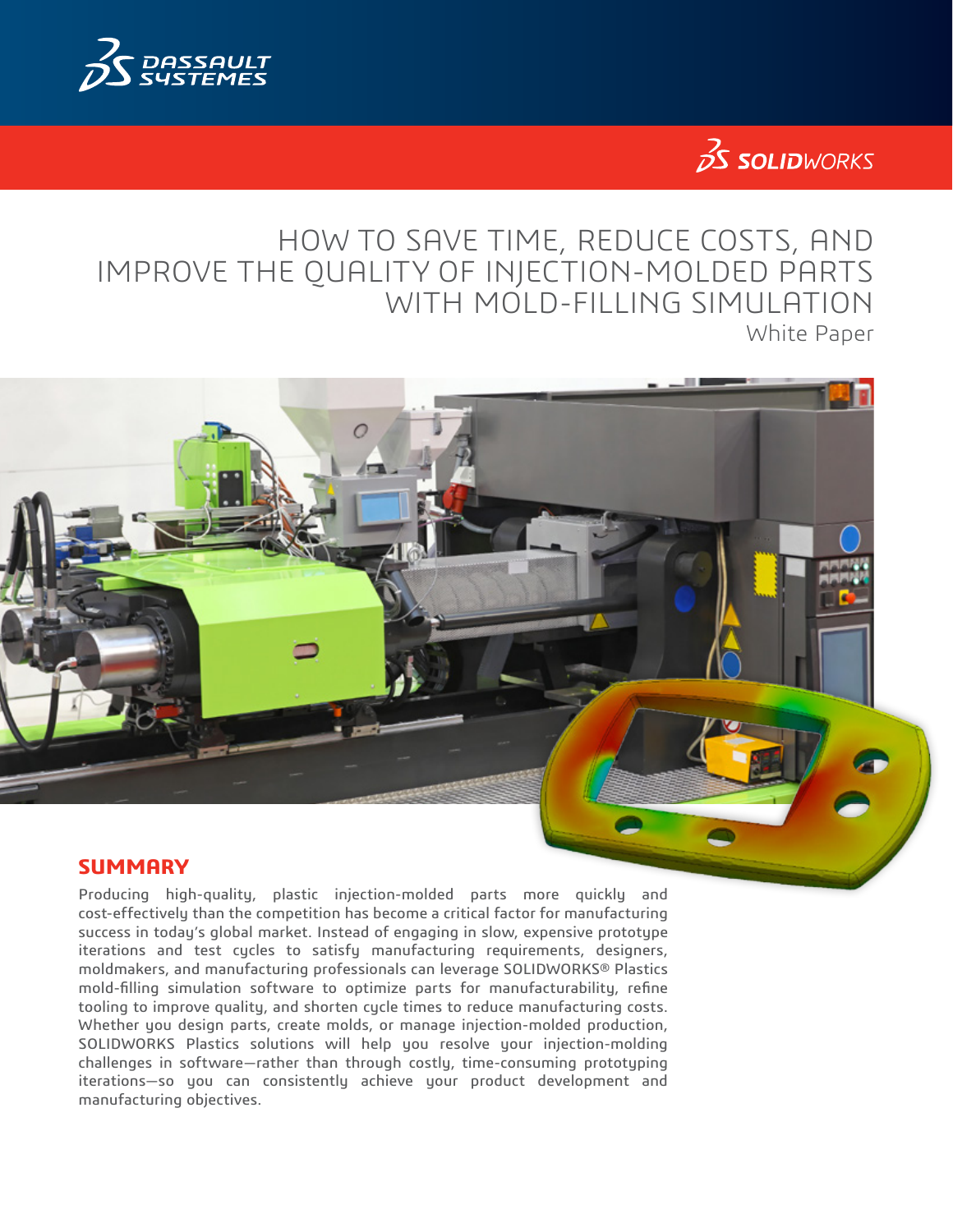#### **THE NEED FOR IMPROVING INJECTION-MOLDING PERFORMANCE**

In nearly all types of product development—from consumer electronics and automobiles to children's toys and medical devices—the use of components made from plastic materials has steadily increased. There are several reasons for the continuation of this trend, which began decades ago. Plastic parts are generally less expensive to make and don't rust or corrode like metals. Plastics are lighter in weight than traditional materials, and because plastics are very pliable, they can be molded into more complex patterns and shapes, with more elaborate surface details. In short, plastics are better suited for meeting the product development needs of a growing number of today's manufacturers.

However, anyone involved in the production of plastic components knows that making plastic parts is more challenging and complicated than designing in metal. More than 80 percent of the plastic parts used in products today have to be injection-molded—the process of injecting liquefied plastic materials into a mold, cooling/solidification of the material, and ejection of the molded part. In many ways, injection molding is as much an art as a science.

Successfully producing injection-molded parts that are free of manufacturing defects requires a complex mix of time, temperature, pressure, material, and variations in tooling or part design. Designers, moldmakers, and manufacturing professionals must balance all of these variables to make quality parts.

- Does the part geometry meet draft and wall thickness requirements?
- How long should the injection/cooling/ejection cycle be? What's the optimal temperature for the material, cooling channels, and mold?
- What's the right filling/packing pressure and best material to use for a particular part?
- And, will the use of special inserts, side actions, additional injection gates, special secondary operations, or unique cooling channel designs improve part quality or shorten cycle times?

The traditional approach for answering these questions and producing quality parts is inefficient, expensive, and disjointed, resulting in slow, costly design iterations and test cycles that can actually compromise the rationale for using plastics and put a manufacturer at a competitive disadvantage. Part designers often rely on iterations with the moldmaker and the moldmaker's expertise to evaluate the manufacturability of a part, and balancing industrial design and manufacturing considerations takes time. Although moldmakers draw upon their experience and expertise to develop molds, they still need to create prototype molds to validate mold performance, typically after completing trial-and-error iterations that add time and cost to the process. Charged with optimizing production run cycles, manufacturing professionals frequently need to iterate with designers and moldmakers. Unfortunately, improving part quality at this stage is often difficult and generally only resolved through mold rework. With molds ranging in cost from \$10,000 to more than \$1 million, mold rework is a costly and time-consuming proposition.

Complicating the process further is the fact that in today's global economy, designers, moldmakers, and manufacturing professionals often are located around the world and speak different languages. For example, internationally scattered injection-molding operations—such as having a designer in the United States, a moldmaker in China, and a manufacturer in Mexico are much more common than in the past. The time and language barriers inherent to these arrangements make resolution of injection-molding challenges even more difficult. What's really needed is a common, accurate mold injection simulation platform that cuts across barriers and allows designers, moldmakers, and manufacturing professionals to collaborate more efficiently and effectively in a virtual simulation environment, without resorting to costly prototype mold cycles.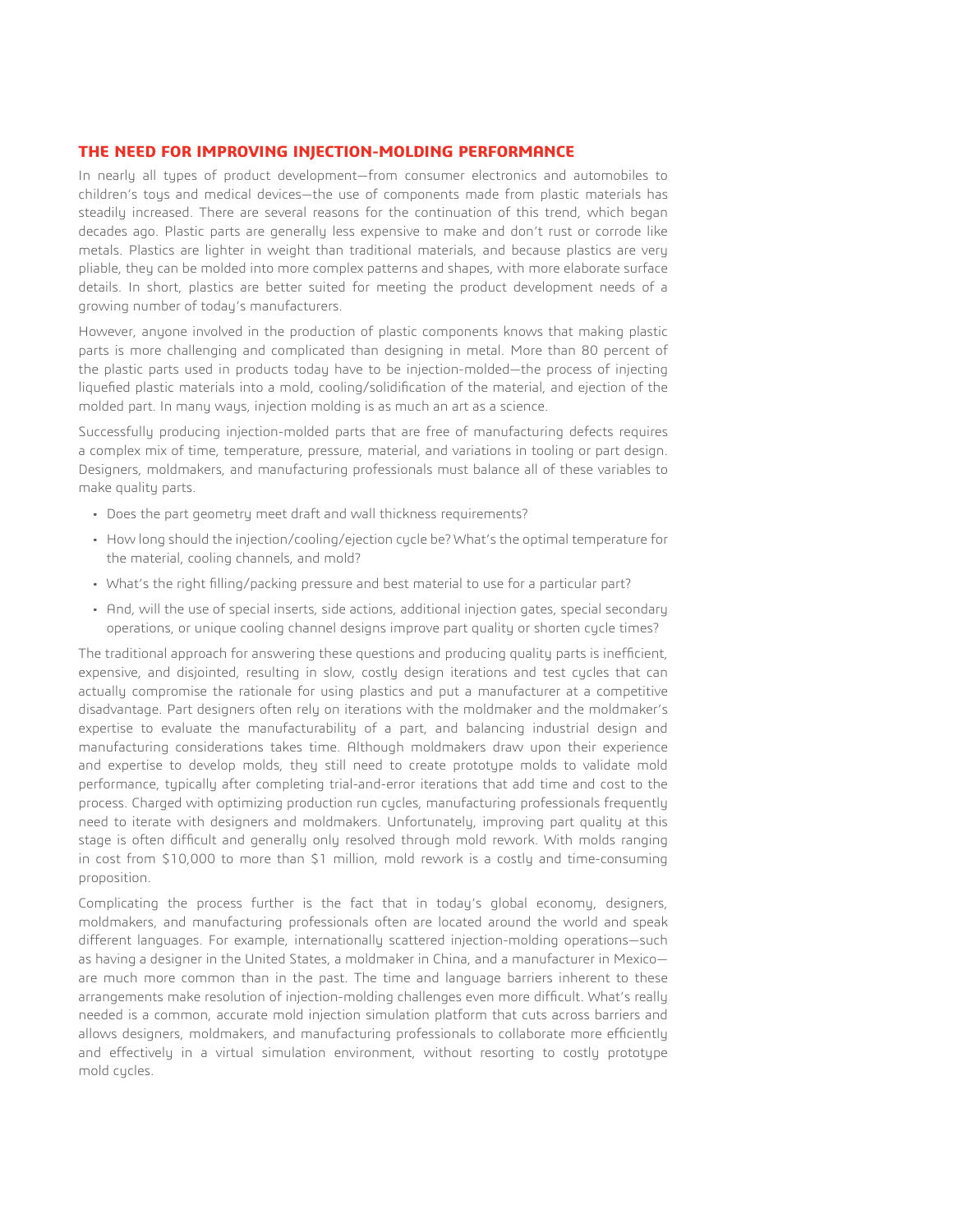# **CONVENTIONAL INJECTION-MOLDED DESIGN AND TOOLING DEVELOPMENT DRIVEN BY MOLD PROTOTYPING**

**The traditional approach for designing injection-molded products, developing injection molds, and shooting parts relies on costly, time-consuming prototyping iterations.**

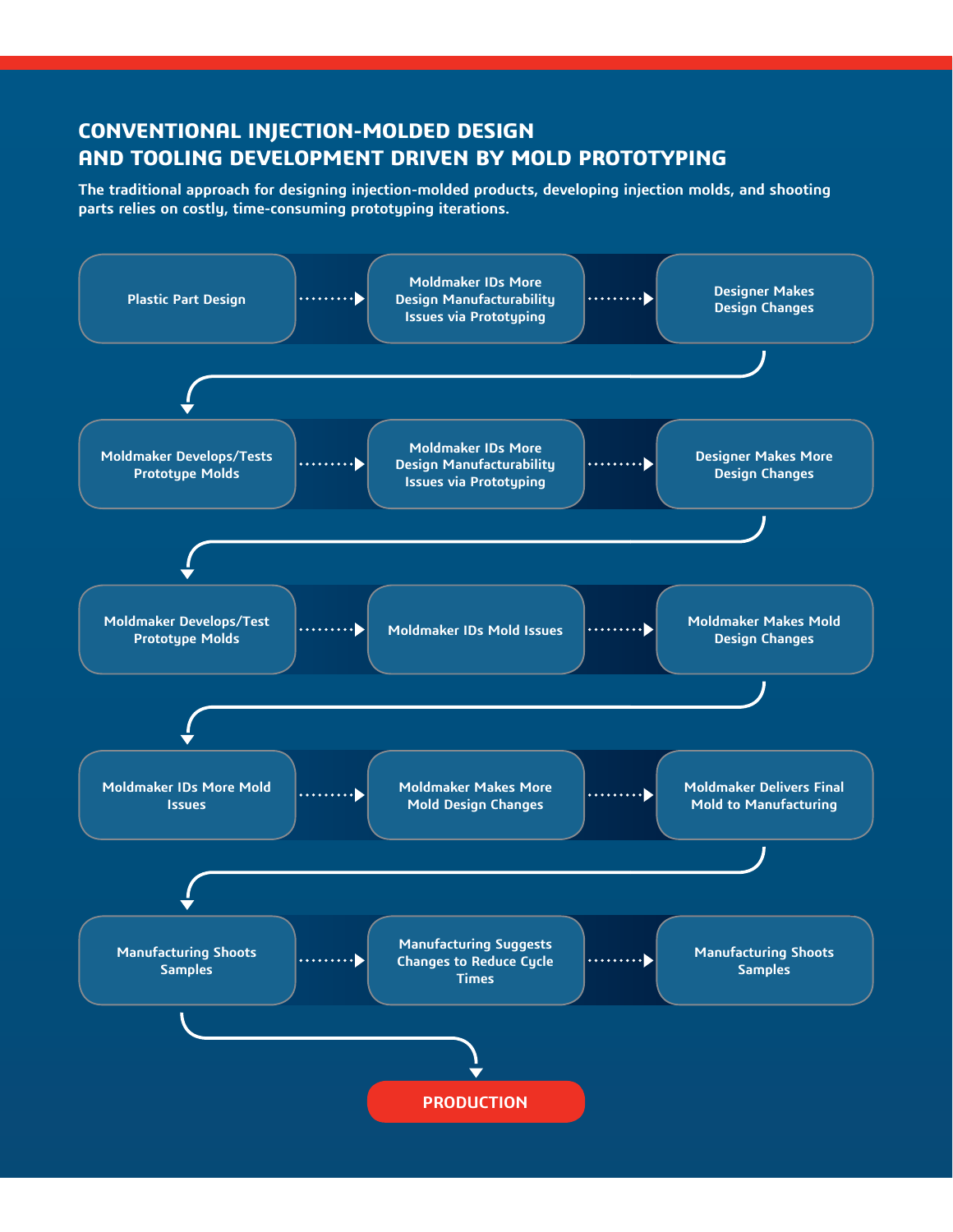# **INJECTION-MOLDED DESIGN AND TOOLING DEVELOPMENT DRIVEN BY MOLD-INJECTION SIMULATION**

**With fast accurate, injection-mold simulations, designing injection-molded products, developing injection molds, and shooting parts is more collaborative, accurate, and efficient, saving time and driving down costs.**

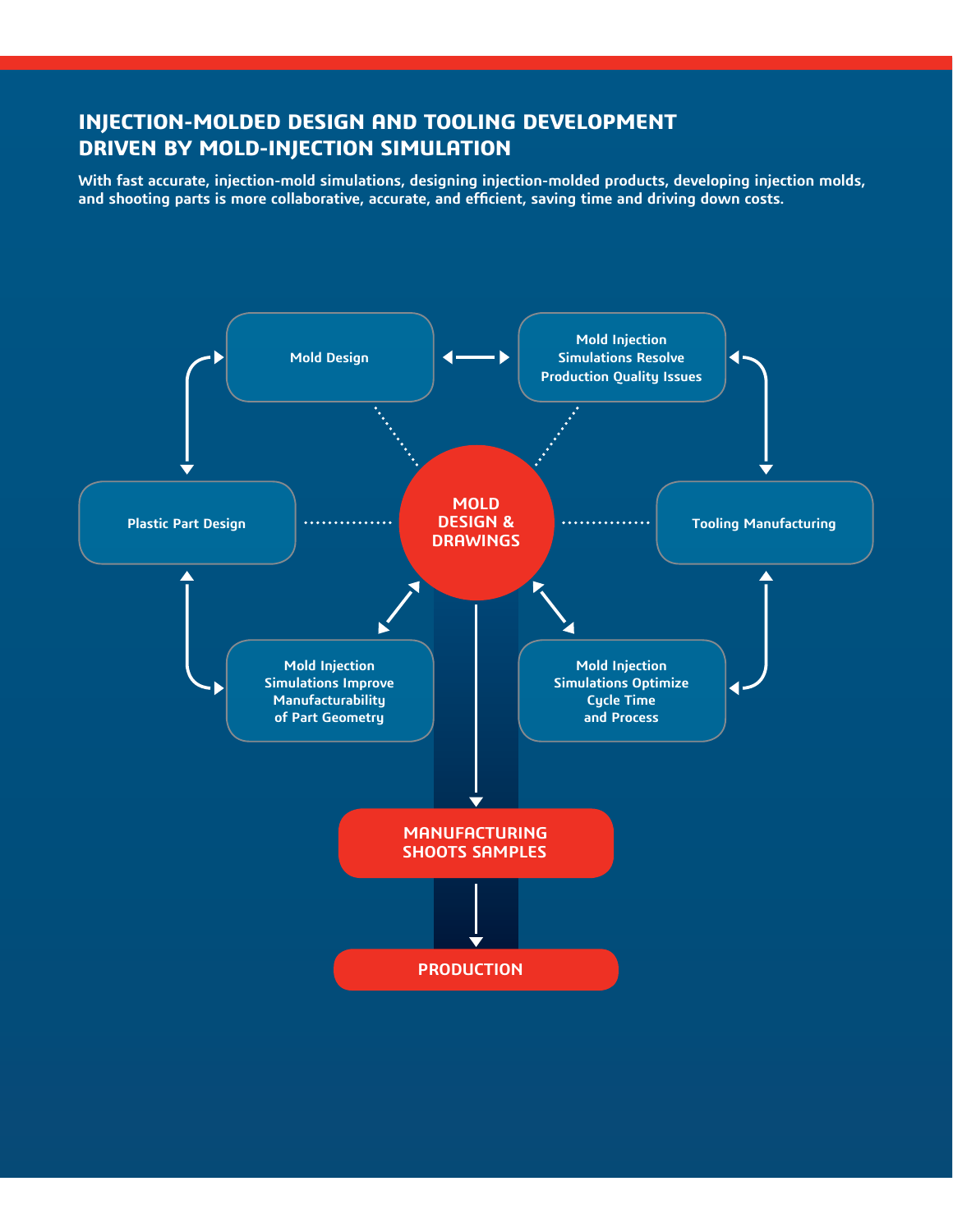# **INJECTION MOLDING CHALLENGES ARISE THROUGHOUT THE PROCESS**

Every professional involved in the development and production of injection-molded parts and tooling—from the original designer to the moldmaker to production personnel—face unique challenges. Each has their own point of view, focus, and specific types of issues. Designers care about the design aesthetics—the look and feel of a part. Moldmakers contend with quality considerations and want to make sure that their tool produces acceptable parts. Manufacturing personnel want to make sure that production runs as smoothly and efficiently as possible. Despite having different perspectives and roles, everyone involved in the injection-molding process will benefit from having access to a plastics simulation environment.



#### **Designers Face Manufacturability Concerns**

While a designer initially concentrates on design requirements—including form, fit, and function—he or she increasingly needs to assess whether a particular design is manufacturable, especially for injection-molded plastics parts. The most beautiful and elegant possible design has no business value if the geometry cannot be manufactured at volume and then assembled and sold at a profit. Even though designers have access to tools for checking draft angles and wall thicknesses, they typically rely on their moldmaker's recommendations and the results of iterative testing conducted with prototype molds to minimize a range of potential manufacturing issues—tests that add time and cost to the process.

#### **What Can Happen?**

The potential for encountering quality issues on injection-molded parts is great, and because these issues need to be resolved before moving to production, so is the probability of unplanned iterations and modifications to both part and tooling designs. Manufacturing defects occur for a variety of reasons related to the mix of variables that influence injection-mold performance. For instance, part warpage, also called "potato-chipping" because of the wavy appearance of the part, happens when a part deforms after it is ejected from the mold. When a mold does not fill completely, air traps, sink marks, and flow marks can appear on the part. Did the designer allow for shrinkage of the part? Are the parting or weld lines (where different parts of the mold come together) in the preferred location?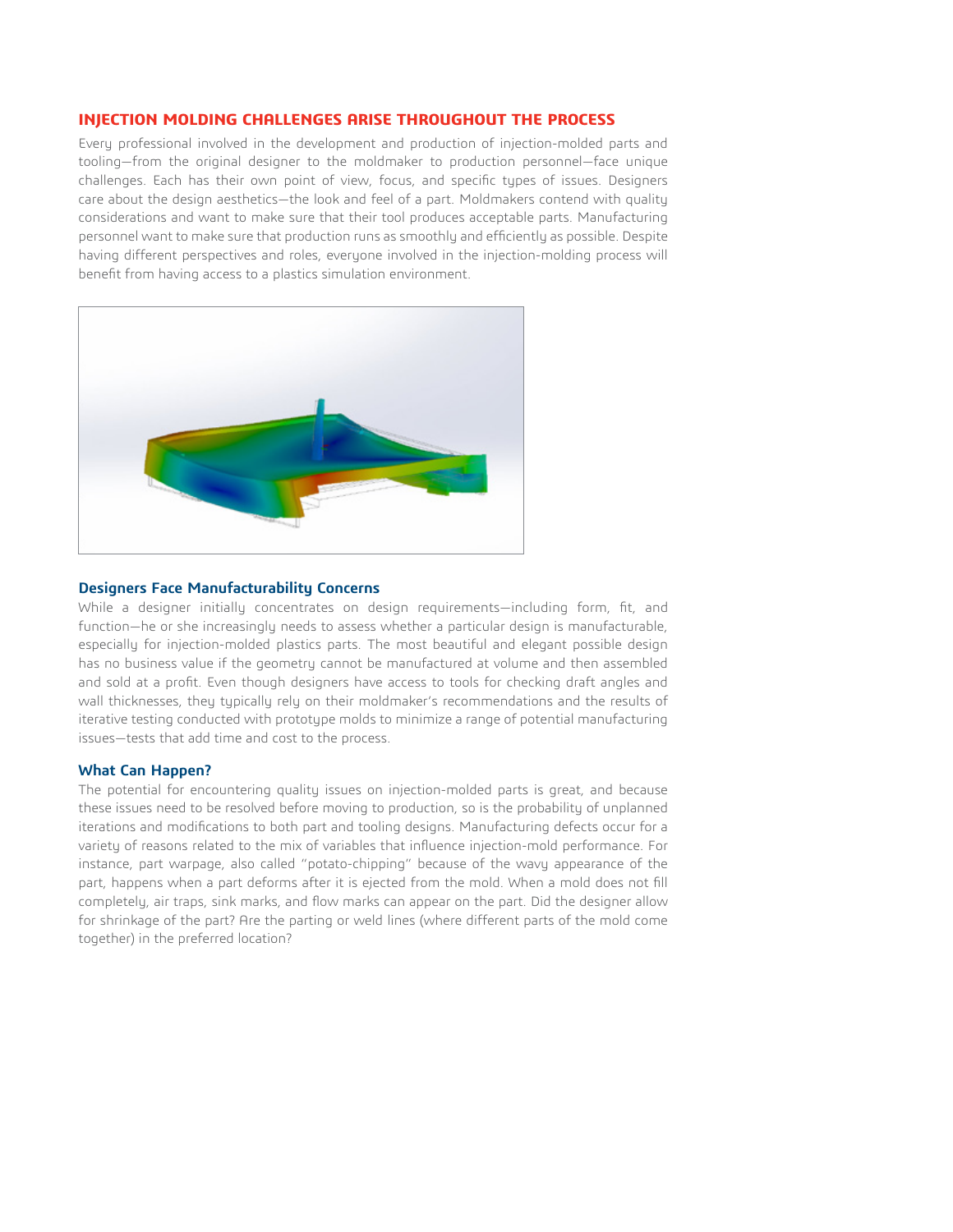#### **Collaboration Demands Communication**

Because designers need to eliminate a wide range of manufacturing defects from injectionmolded parts, as well as work with manufacturing partners to optimize production, they need to collaborate effectively with their tooling and manufacturing colleagues to make changes related to manufacturability without overly compromising the industrial design of a part. Language and time barriers can complicate this task, and designers need to understand the costs and delays associated with multiple design iterations with both the moldmaker and production personnel. However, because designers can't predict the future, they tend to over-rely on the expertise of their moldmaking and manufacturing partners, resulting in unanticipated iterations that create additional delays and unforeseen costs.

# **…A CASE IN POINT**

As the world's largest manufacturer of emergency warning products, Electronic Controls Company (ECCO) depends on the development of high-quality, injection-molded plastic parts. The company's backup alarms and warning lights for commercial vehicles—and red and blue warning lights for emergency vehicles—typically operate outdoors, where they are exposed to all types of weather conditions. In such an environment, ECCO often prefers to use plastic parts because they don't rust. With light lenses, using plastics for optical components is a necessity.

After realizing productivity benefits from using SOLIDWORKS Professional and SOLIDWORKS Premium design software, and the SOLIDWORKS Enterprise PDM product data management system, ECCO acquired SOLIDWORKS Plastics Professional mold injection simulation software to improve the manufacturability of plastic parts.

"Prior to 2012, we relied on our tool manufacturer to spot and address injection-molding issues," recalls Mechanical Design Engineer John Aldape. "However, when we received glass-filled nylon alarm enclosures with surface-knitting issues, we decided to investigate mold-filling simulation technology. We wanted to independently assess how a mold would fill and where knit lines would be, instead of waiting on iterations with the toolmaker."

ECCO chose the SOLIDWORKS Plastics solution because it is easy to use and simulates how the plastic will fill the mold, helping the company avoid manufacturability issues. By implementing SOLIDWORKS Plastics Professional software, ECCO has minimized iterations with its moldmaker, eliminated moldrelated production issues, optimized parts for mold injection, and improved lens optics and product aesthetics.

# **Read the full story here: [ECCO Case Study](http://www.solidworks.com/ecco)**

#### **Moldmakers Under Pressure to Cut Costs**

To compete successfully, moldmakers are increasingly under pressure to develop tooling that produces quality injection-molded parts as quickly and affordably as possible. Of course, experienced moldmakers have broad knowledge regarding part manufacturability and the impact of changing the variables related to injection-molding production, particularly with simple part geometries. Nevertheless, as designers strive to imbue products with innovation and sophistication, even the most experienced moldmakers need to create a series of prototype molds and shoot many samples until they find the precise mix of injection-molding variables that will produce clean, blemish-free parts.



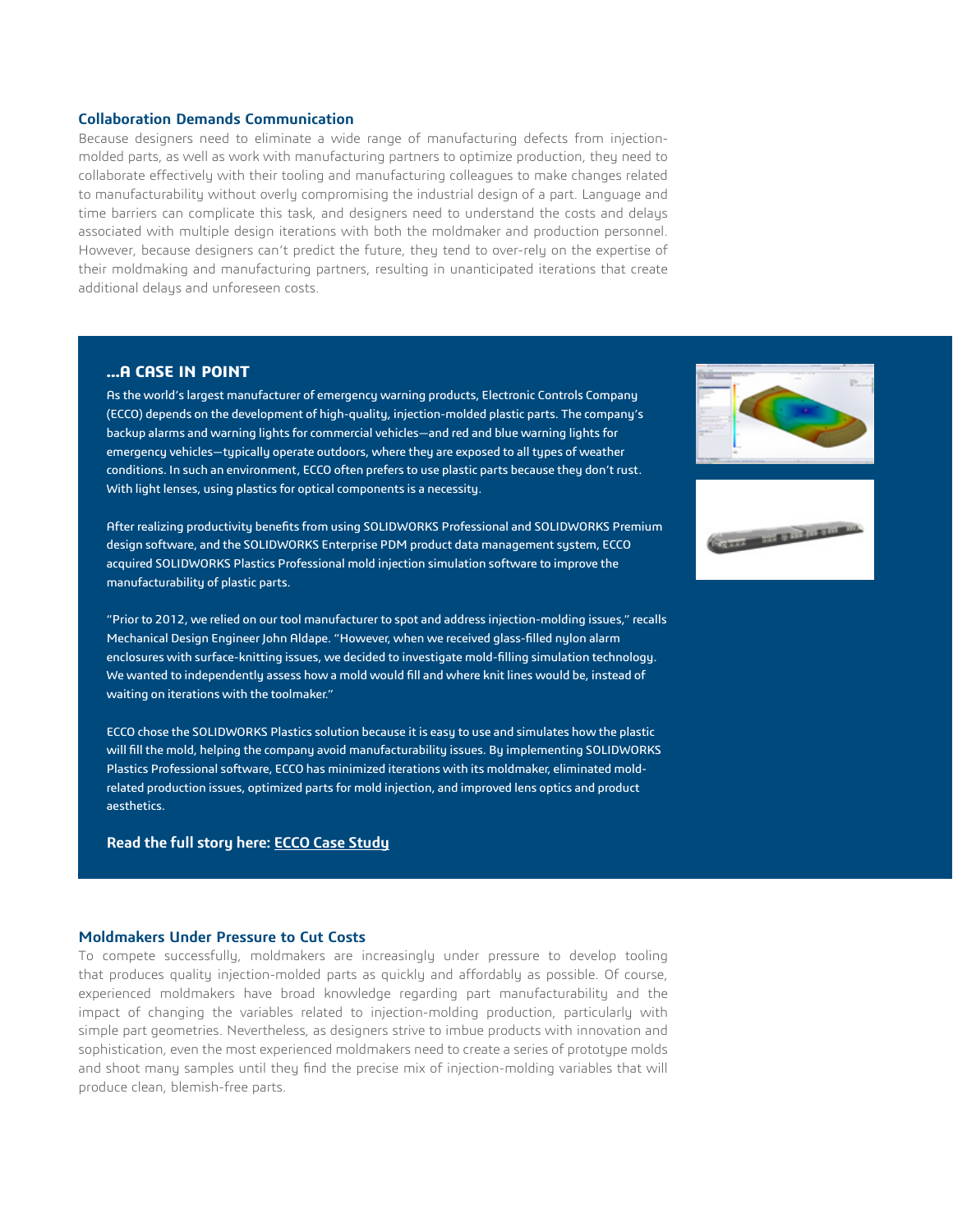# **How Many Prototype Molds Are Necessary?**

Although veteran moldmakers take pride in their ability to gauge the manufacturability of specific part geometries, and know things like the minimum thickness of ribs to support ejection from a mold, predicting the exact number of prototype molds required for configuring the injectionmolding process, or the time and cost involved, is not as clear-cut. In addition to needing to validate that the final mold design will perform well, producing high-quality samples before ramping up to full-scale production, moldmakers usually need to conduct other trial-and-error prototype studies in order to reach the final mold design and specific injection recipe. For example, optimizing injection gate diameters, locating gates in the most advantageous locations, improving cooling channel performance, or using special secondary operations generally requires additional time and iterations.

#### **Balancing Design and Quality Sensitivities**

Moldmakers face the same communication and collaboration challenges as designers of injectionmolded parts. They need to be able to explain why the original part design geometry has to be changed due to manufacturability issues. This is why prototype mold cycles are so entrenched in the injection-mold tooling enterprise, because they serve to justify why design changes are necessary by demonstrating the defects and quality issues associated with strictly adhering to the initial design. Designers want to know the reasons why the part design that they labored over needs to be altered, especially when such changes negatively impinge upon the design aesthetic. Moldmakers want to make quality parts, designers want to manufacture their designs, and prototype mold cycles are often the only way to reconcile the two.

# **…A CASE IN POINT**

Ambix Consulting specializes in precision injection molding and demanding engineered plastics. President, founder, and owner Jeffrey D. Nicoll leveraged his extensive expertise in plastics failure analysis to establish the full-service product development company, which provides product research and development, industrial design, prototyping and functional testing, failure analysis, tooling design, and material selection services, as well as contract manufacturing through sister company Ambix Manufacturing.

As demand for Ambix's expertise in plastics and moldmaking increased, Nicoll decided to invest in an injection-molding simulation solution to accelerate complex mold development. "The historical approach to injection molding is to continue creating prototype molds and shooting samples until an acceptable mold is reached," Nicoll explains. "To avoid this type of project creep and provide the most efficient, cost-effective solutions to our clients, we sought to utilize injection-mold simulation software to resolve manufacturing issues upfront, taking both time and cost out of the mold development process."

Having used SOLIDWORKS Professional design and SOLIDWORKS Simulation analysis software, Nicoll chose SOLIDWORKS Plastics Professional simulation software because it's easy to use, provides robust injection molding simulation capabilities, and is completely integrated inside SOLIDWORKS CAD software. By implementing SOLIDWORKS Plastics Professional software, Ambix cut mold development time in half, achieved 95 percent first-shot success on molds, increased annual molded output from a few thousand to 10 million parts, and realized close correlation between simulations and production.





#### **Read the full story here: [Ambix Case Study](http://www.solidworks.com/ambix)**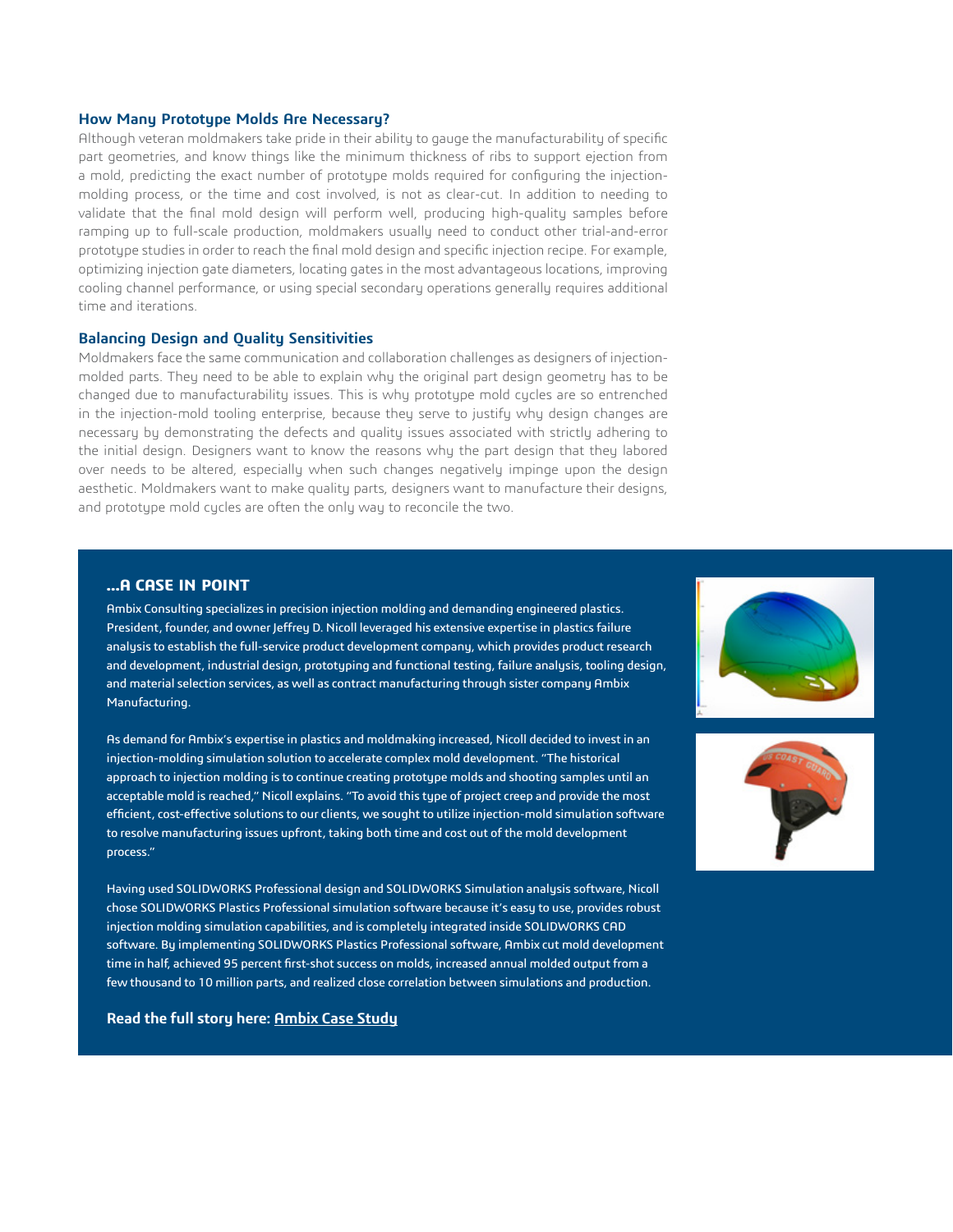### **Manufacturing Personnel Pushed to Reduce Cycle Times**

Once manufacturing personnel receive the final mold from the moldmaker, they too need to evaluate the tool from a production standpoint to determine if there are other modifications that can be made to reduce cycle times without opening the door to additional manufacturing issues. When you are shooting 500,000 to one million parts at a time, saving one, two, or three seconds in cooling time per part can result in dramatic time and cost savings. However, just like moldmakers, manufacturing personnel are blind to what's actually going on inside the mold and have to rely on samples and tests to confirm that the tool will produce quality parts or discover that the mold requires additional rework.

#### **Is Mold Rework Required to Speed Production?**

The first question manufacturing professionals need to answer is: Will this mold, material, and injection recipe produce quality parts or not? It's critical for production personnel to verify mold performance because if they don't, they may end up shooting a million bad parts. Similar to the prototyping performed by moldmakers, manufacturing personnel need to run samples to confirm that there are no structural weaknesses in the parts, no undesirable deformation in large-sized parts, and no poorly reproduced areas on parts with features having high aspect ratios. They can use the same trial-and-error approach to try to speed production, but ultimately have to determine if speeding up production will save more money than the cost of mold rework.

#### **Optimizing Injection-Molded Tooling**

In their attempts to optimize production cycle times for specific injection molds, production personnel may try different recipes, changing the length of cooling time in the mold, or raising or lowering injection pressure during filling and packing. They may also adjust temperatures in the mold cooling system as part of their efforts to shorten cycle times. Yet, just like designers and moldmakers, what they really need is access to a common mold-filling simulation environment that provides them with a view of what's happening inside the mold and insights into the effects of changing these variables without having to shoot a part. This common platform can also improve collaboration with the designer and moldmaker regardless of language and time barriers.

# **…A CASE IN POINT**

The Center for Advanced Medical Learning and Simulation (CAMLS) collaborates with medical device manufacturers by combining cutting-edge simulation technologies with research and innovation to move the latest advances in healthcare into practice. For example, CAMLS collaborated with Cooper Surgical, Inc., on the development of a new device for conducting sono-hysterosalpingography (sono-HSG), an ultrasound exam for studying the contour of the uterine cavity and the patency of the fallopian tubes to determine potential fertility issues.

Instead of using a contrast medium and separate procedures like traditional devices, the ABBI® (Air Based Bubble Infuser) uses saline infused with air bubbles, an approach that is less painful and uncomfortable for patients, and allows physicians to perform both exams in a single procedure.

CAMLS used SOLIDWORKS solutions on the project, including SOLIDWORKS Plastics simulation software to optimize the injection mold used to produce the device housing/handle. "Our injectionmold specialist used SOLIDWORKS Plastics software to determine where the gating locations should be to minimize the appearance of sink marks and knit lines," says Chief Engineer Mario Simoes. "The simulations also enabled us to understand that by keeping the device in the mold a little longer and at higher pressure, we could contain the sink marks to an acceptable level. SOLIDWORKS tools saved us time while improving quality."

With SOLIDWORKS solutions, CAMLS cut development time by 30 percent, accelerated time-to-market, improved quality, and optimized production mold performance.





**Read the full story here: [CAMLS Case Study](http://www.solidworks.com/camls)**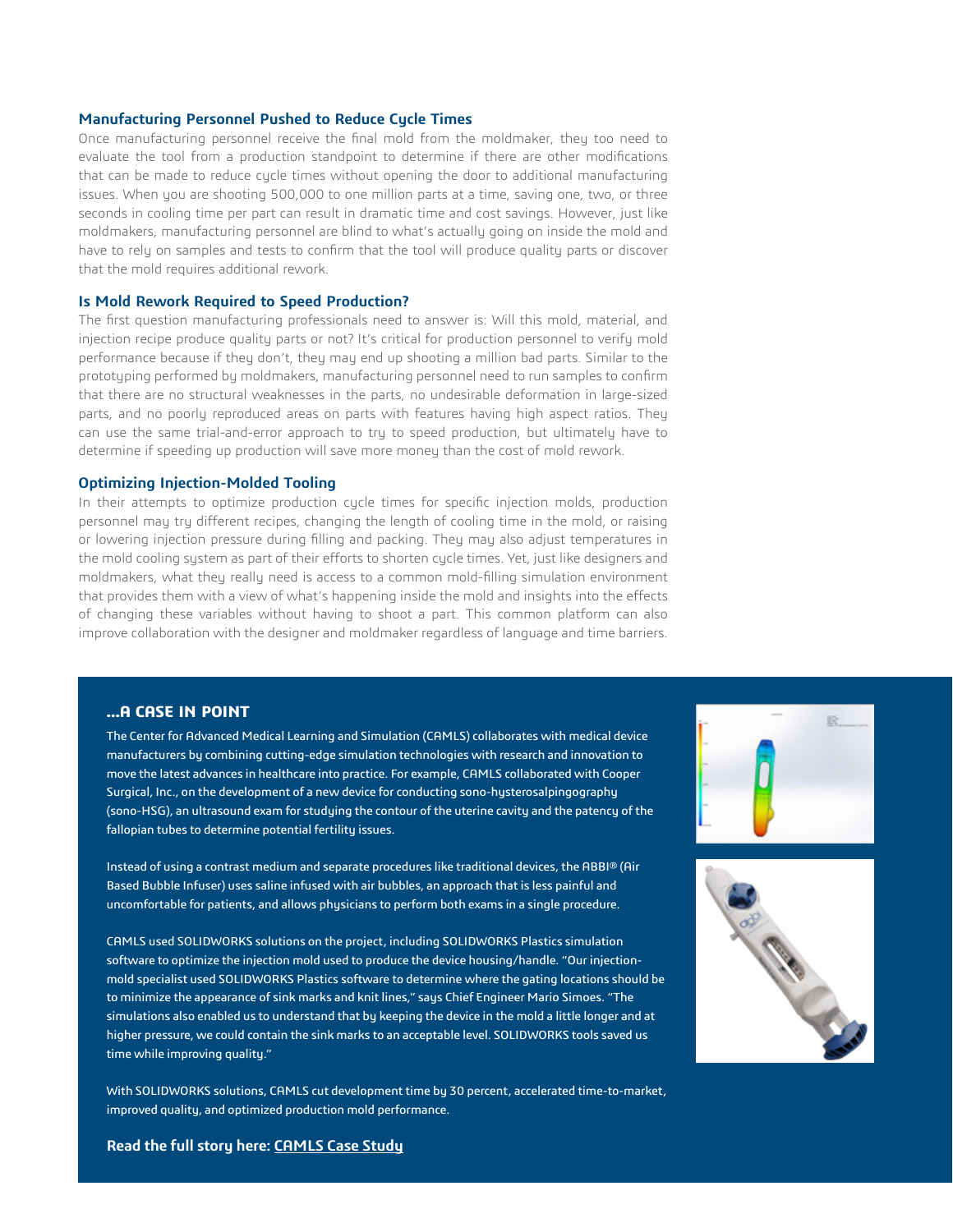# **SOLIDWORKS PLASTICS – STREAMLINE INJECTION-MOLD TOOLING DEVELOPMENT WITH MOLD INJECTION SIMULATION AND ANALYSIS**

Everyone associated with the development and production of injection-molded parts and tooling including part designers, moldmakers, and production personnel—can contribute to streamlining the process by having access to SOLIDWORKS Plastics simulation and analysis software. With a common, visual injection molding simulation environment, you can overcome language barriers and collaborate more effectively, enabling you to evaluate part manufacturability, validate mold designs, and optimize injection-molded tooling without incurring the delays and expense of making prototypes, conducting tests, and shooting samples.

#### **Mold Injection Simulation for Designers**

SOLIDWORKS Plastics Standard software enables plastics part designers to evaluate the manufacturability of injection-molded parts during the early stages of design. By simulating the mold injection process, you will understand how the mold will fill, whether there are any air traps or voids, and where parting/weld lines will be. With these tools you will consistently deliver designs that don't require manufacturing modifications—reducing the need for multiple iterations with the moldmaker—and be able to confer with moldmakers and manufacturing colleagues anuwhere in the world.



#### **Mold Injection Simulation for Moldmakers**

SOLIDWORKS Plastics Professional software gives moldmakers an accurate, easy-to-use way to perform prototype mold iterations in a virtual simulation environment. With the ability to quickly create and analyze single-cavity, multi-cavity, and family mold layouts, including sprues, runners, and gates, you can more efficiently and affordably deliver high-quality tooling than is possible through traditional means. You can even determine maximum injection pressure requirements and machine size, balance runner systems, and estimate cycle time, clamp tonnage, and shot size, enabling you to optimize feed system design, avoid costly mold rework, and keep design and manufacturing personnel in the loop.